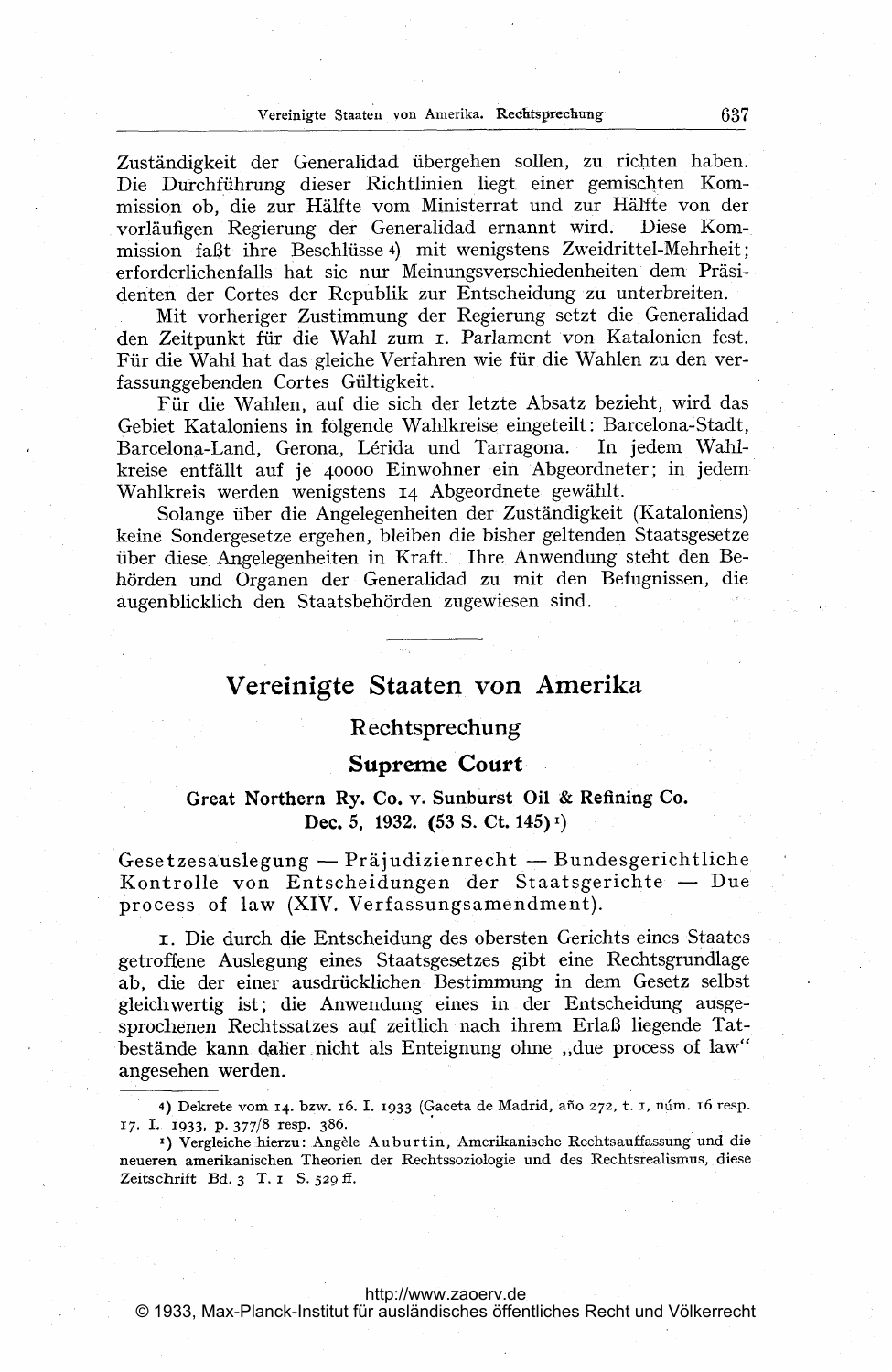2. Für die Entscheidung der Frage, ob die das Staatsgesetz auslegende Entscheidung des Staatsgerichts die due-process-of-law-Klausel der Bundesverfassung verletzt, ist es gleichgültig, wie das Oberste Bundesgericht selbst das Gesetz auslegen wiirde.. 2. Für die Entscheidung der Frage, ob die das Staatsgesetz aus<br>nde Entscheidung des Staatsgerichts die due-process-of-law-Klause<br>Bundesverfassung verletzt, ist es gleichgültig, wie das Oberst<br>desgericht selbst das Gesetz a

3. Es ist keine Verweigerung von due process of law, wenn das Staatsgericht seine frühere Entscheidung auf den vorliegenden Fall anwendet, gleichzeitig aber erklärt, in Zukunft von ihr abweichen zu wollen.

wirkenden Kraft der von einer früheren Entscheidung abweichenden Entscheidung oder der Grundsatz ihrer Wirkung lediglich für die Zukunft gelten soll, entscheiden die Staatsgerichte nach Maßgabe des common law ihres Staates ohne daß eine bundesgerichtliche Kontrolle darüberstattfindet.

Mr. Justice cardozo delivered the opinion of the Court.

Sunburst Oil & Refining Company, the respondent, brought suit against petitioner, Great Northern Railway Company, to recoverpayments claimed to be overcharges for freight. The charges were in conformity with a tariff schedule approved by the Railroad Commission of Montana for intrastate traffic. After payment had been made, the same commission which had approved the schedule held, upon <sup>a</sup> complaint by the shipper, that the rates so approved were excessive and unreasonable. In this action to recover the excess so paid, the shipper recovered <sup>a</sup> judgment which was affirmed upon appeal. <sup>7</sup> P. (2d) 927- The question, broadly stated, is whether the annulment by retroaction of rates valid'when exacted is an unlawful taking of property within the Fourteenth Amendment. A writ of certiorari brings the case here. 287 U.S.  $-$ , 53 S.Ct. 7, 77 L.Ed.  $-$ .

By <sup>a</sup> statute of Montana (Rev. Codes 1921, § 3794) the Board of Railroad Commissioners is empowered to fix rates of carriage for intrastate shipments. The rates thereby established are not beyond recall. They may be changed by the board itself on the complaint either of shipper or of carrier, if found to be unreasonable. Revised Codes of Montana, § 3796. In an action against the board, they may be set aside upon a like showing by a judgment of the court. Sections'3809, 381o. Until changed or set aside, they "shall prima facie be deemed to be just, reasonable, and proper." Section 3810.

The meaning of the statute was considered by the Supreme Court of Montana in a cause determined in May, 1921. Doney v. Northern, Pacific Railway Co., 60 Mont. 209, 199 P. 432. A shipper of lumber brought suit against a carrier to recover transportation charges which were alleged to be unreasonable, though they were in accordance with the published tariff. He did this without <sup>a</sup> preliminary application to the board to modify the schedule. He did it without <sup>a</sup> preliminary suit in which the board, being brought into court as a defendant, would have opportunity to sustain the schedule and resist the change. The court held that, until one of these preliminary conditions had been satisfied, no action for restitution could be maintained against the carrier.

<http://www.zaoerv.de>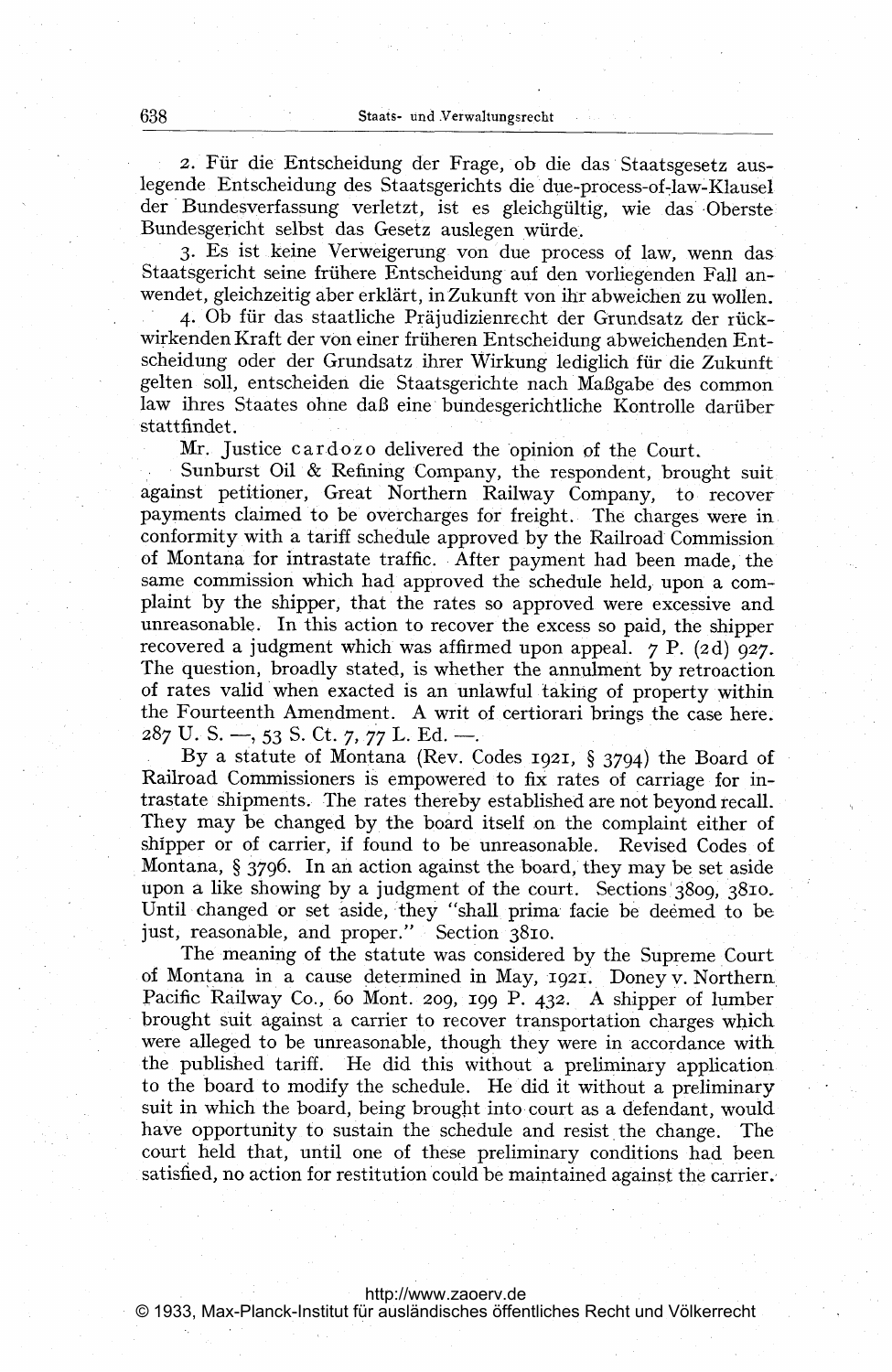It coupled that decision with the statement that, upon compliance with one or other, of the conditions, the excess, thus ascertained, might be the subject of recovery.

The procedure there outlined was followed by this respondent. It, filed a complaint with the board to the effect that the existing tariff for the carriage of crude petroleum distillate was excessive and unreasonable, in that the rate of  $20<sup>T</sup>/2$  cents was based upon an estimated weight of 7.4 pounds per gallon, whereas the actual weight is not more than 6.6 pounds per gallon. The board sustained the complaint. In doing so it ruled, in conformity. with the decision in the Doney Case, that the published schedule prescribed the minimum and the maximum to which carrier' and shipper were required to adhere while the schedule was in force.. but that by the true construction of the statute the 'duty of adherence was subject toa condition or proviso whereby annulment of modification would give a right of reparation for the excess or the deficiency. The revision of the tariff was followed by this suit against the carrier, and later by a judgment for the shipper which is now before us for review.

The appeal to the Supreme Court of Montana was heard at the same time as an appeal in another cause involving a like question, and the two were decided together, though with separate opinions. Montana Horse Products Co. v. Great Northern Railway Co.,  $7 \text{ P}$ . (2d) 919; Sunburst Oil & Refining Co. v. Great Northern Railway Co., 7 P. (2d) 927. The court held that the ruling in the Doney Case was erroneous and would not be followed in the future; that a rate established by the commission had the same effect as one established by the Legislature; that the statute giving 'power to the Commission or the court to declare a rate unreasonable was not to be read as meaning that a declaration of invalidity should apply to intermediate transactions; but none the less that the ruling in the Doney Case was law until reversed and would constitute the governing principle for shippers and carriers who, during the period of its reign, had acted on the faith of it. An opinion handed down upon <sup>a</sup> motion for rehearing restates the rationale of the decision, and perhaps with greater clearness.  $7 \text{ P.} (2d)$ 926, 929. We are thus brought to the inquiry whether the judgment thus rendered does violence to any right secured to the petitioner by the Federal. Constitution.

The subject is likely to be clarified if we divide it into two branches. Was a federal right infringed by the action of the trial court in adhering to the rule imposed upon it in the Doney Case by the highest court of the state? If there was no infringement then, did one come about later when the Supreme Court of Montana disavowed the rule of the Doney Case for the future, but applied it to the past?

**r.** The trial court did not impair a federal right by giving to a statute of the state the meaning that had been ascribed to it by the highest court of the state, unless such impairment would have resulted if the meaning had been written into the statute by the Legislature itself. But plainly

 $Z.$  ausl. öff. Recht u. Völkerr. Bd. 3, T. 2: Urk.  $43$ 

#### <http://www.zaoerv.de>

© 1933, Max-Planck-Institut für ausländisches öffentliches Recht und Völkerrecht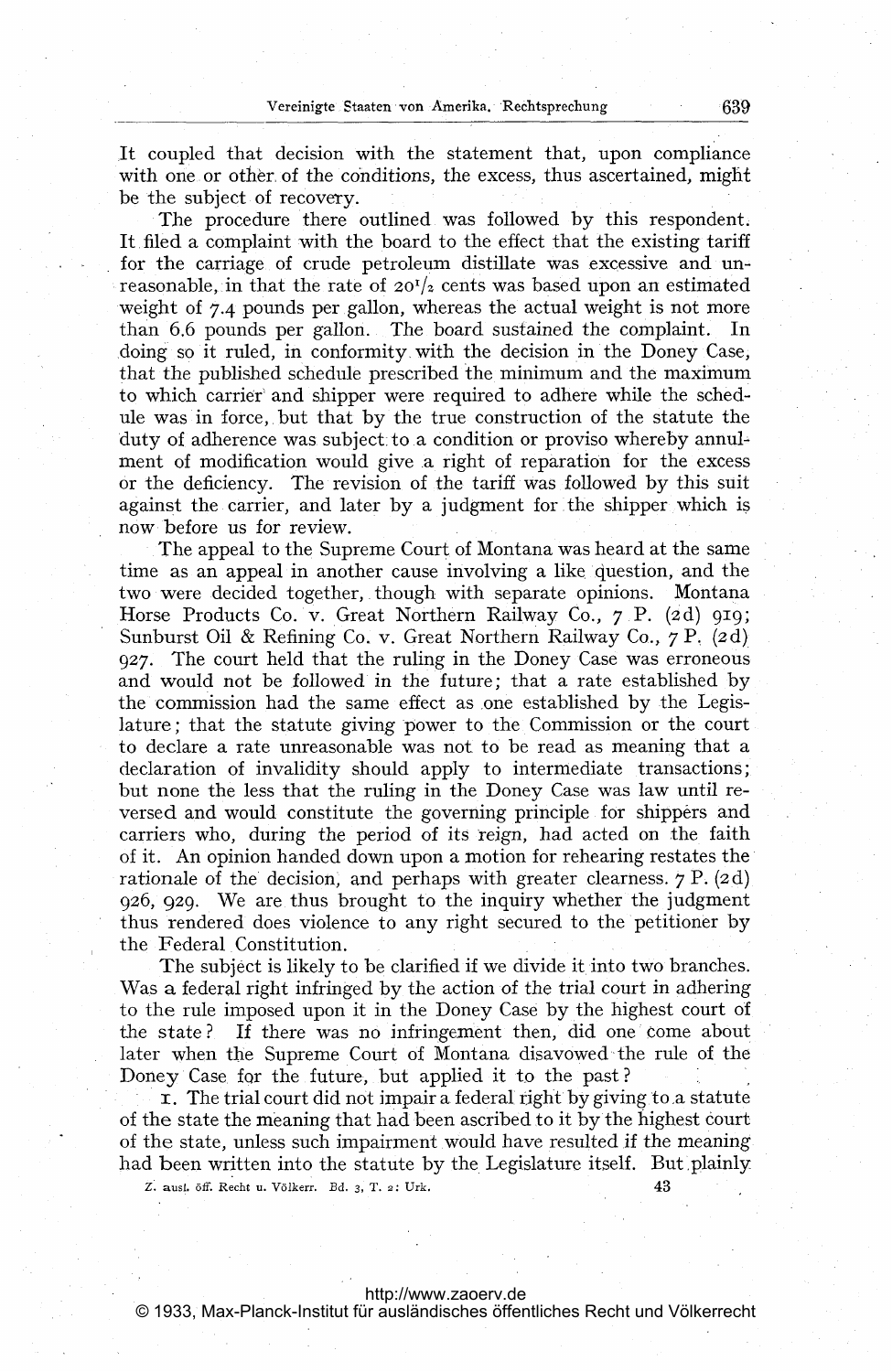no such consequence would have followed.if that course had been pursued. The Doney Case was decided, as we have seen, in 1921. The transactions complained of occurred between August, 1926, and August, 1928. Carrier and shipper understood at that time that the rates established by the commission as the delegate of the Legislature were provisional and tentative. Valid for the time being the rates indubitably were, a prop for conduct while they stood, but the prop might be removed, and charges, past as well as present, would go down at the same time. By implication of law there had been written into the statute a notice to all concerned that payments exacted by a carrier in conformity with a published tariff were subject to be refunded if found thereafter, upon sufficient evidence, to be excessive and unreasonable. The Constitution of the United States would have nothing to say about the validity of a notice of that tenor written in so many words into the body of the act. Carrier and shipper would be presumed to bargain with each other on the basis of existing law. Coombes v. Getz, 285 U. S. 434, 52 S. Ct. 435, 76 L. Ed. 866. The validity of the notice is no less because it was written into the act by a process of construction. Supreme Lodge, Knights of Pythias, v. Meyer,  $265$  U. S. 30, 32, 44 S. Ct. 432, 68 L. Ed. 885. The inquiry is irrelevant whether we would construe the statute in the same way if the duty of construction were ours and not another's. Supreme Lodge, Knights of Pythias, v. Meyer, supra, page 33 of 265 U. S., 44 S. Ct. 432, 433. Enough for us that the construction, whether we view it as wise or unwise, does not expose the court that made it to the reproach of withholding.from the carrier the privileges and immunities established by the Constitution of the nation.

Arizona Grocery Co. v. Atchison, Topeka & Santa F6 Railway, 284 U. S. 370, 52 S. Ct. 183, 76 L. Ed. 348, holds nothing to the contrary. This court in disposing of that case was not dealing with any question of constitutional law. It was construing a federal statute. Congress had delegated to the Interstate Commerce Commission the power to fix rates and to revoke them. The holding was that the grant of power to revoke did not include by fair intendment a power to invalidate by relation the rates established in the past. The opinion of the court does not speak of the Constitution, but plants itself upon the statute, and from that source and no other derives its energy. In none of its pages is there <sup>a</sup> hint, much less <sup>a</sup> holding, that <sup>a</sup> denial of due process would result from the declaration of provisional rates if the will to make them provisional had been written into the Interstate Commerce Act (49 USCA  $\S$  I et seq.), and written there in advance of carriage and of payment. The essence of such <sup>a</sup> system is that under it rates can be "experimentally laid down and experimentally tried out". Hutcheson, J., in Eagle Cotton Oil Co. v. Southern Railway Co. (C. C. A.) 51 F. (2d) 443, 447. The statute of Montana differs in many ways from the act considered by this court. We do not need to ask ourselves the question whether the differences, to our thinking, are important or trivial. There might be no differences at all, and still the meaning of the Montana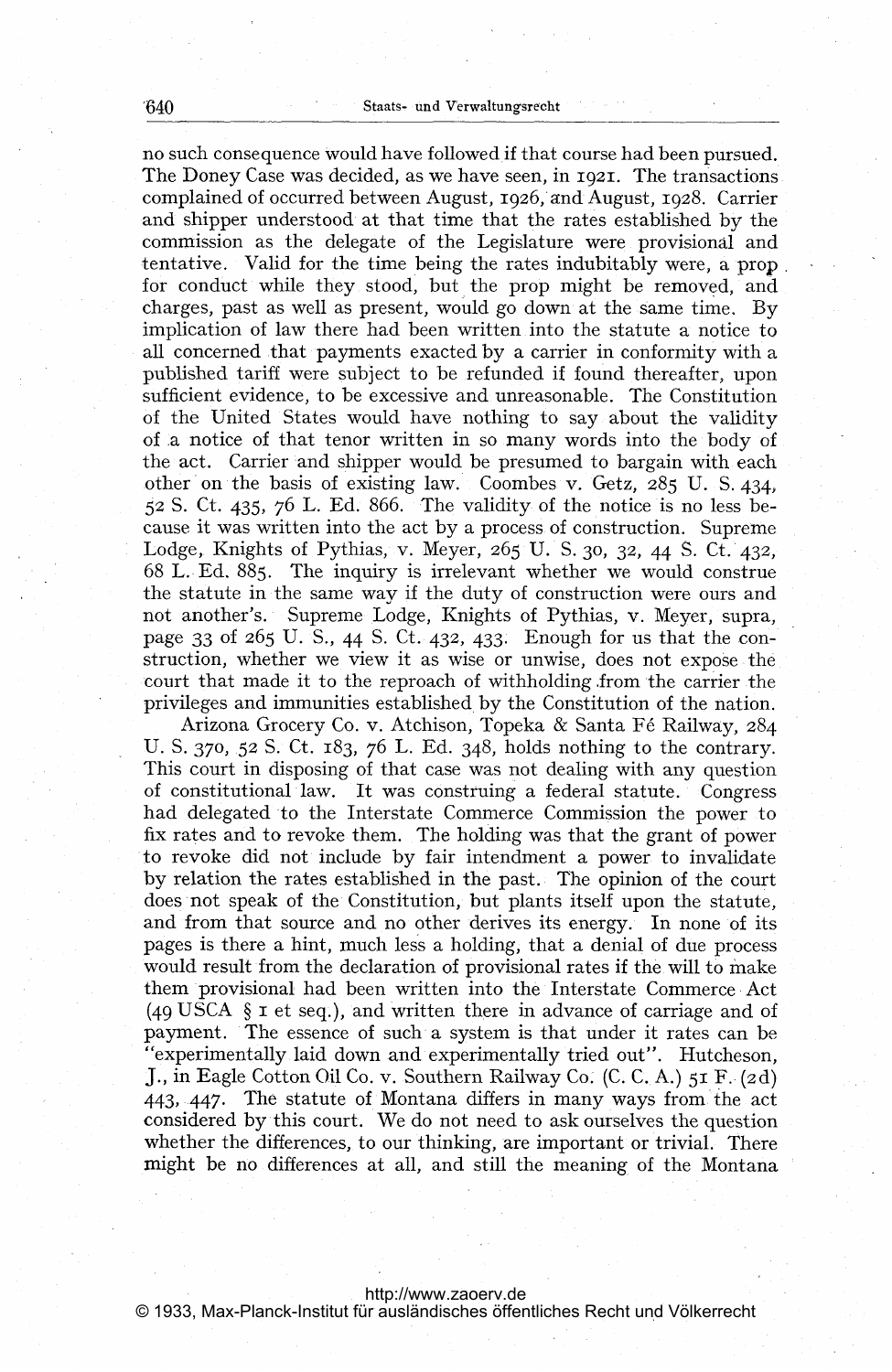statute would be a problem for the Montana courts, and. not one for us after they had had their say.

2. If the carrier did not suffer a denial of due process through the -action of the trial court in subjecting the published tariff to the doctrine of the Doney Case then standing unimpeached, the petitioner, to prevail, must be able to show that a change was brought about through something done or omitted by the Supreme Court of Montana in deciding the appeal.

We think the posture of the case from the viewpoint of constitutional law was the same after the decision of the appeal as it was after the trial. There would certainly have been no denial of due process ,if the court in affirming the judgment had rendered no opinion or had stated in its opinion that the Doney Case was approved. The petitioner is thus driven to the position that the Constitution of the United States has,been infringed because the Doney Case was disapproved, and yet, while disapproved, was followed. Adherence to precedent as establishing a governing rule for the past in respect of the meaning of <sup>a</sup> statute is said to be <sup>a</sup> denial of due process when coupled with .the declaration of an intention to refuse to adhere to it in adjudicating any controversies growing out of the transactions of the future.

We have no occasion to consider whether this division in time of the effects of a decision is a sound or an unsound application of the doctrine of stare decisis as known to the common law.. Sound or unsound, there is involved in it no denial of a right protected by the Federal Constitution. This is not a case where a court, in overruling an earlier decision, has given to the new ruling <sup>a</sup> retroactive bearing, and thereby has made invalid what was valid in the doing. Even that may often be done, though litigants not infrequently have argued to the contrary. Tidal. Oil Co. v. Flanagan, 263 U. S. 444, 450, 44S. Ct. 197, 68 L. Ed. 382; Fleming v. Fleming, 264 U. S. 29, 44 S. Ct. 246, 68 L. Ed. 547; Brinkerhoff-Faris Co. v. Hill, 281 U. S. 673, 68o, 50 S. Ct. 451, 74 L, Ed. 1107; cf. Montana Bank v. Yellowstone County, 276 U.S. 499, 503, 48 S. Ct. 331, <sup>72</sup> L. Ed. 673. -This is <sup>a</sup> case where <sup>a</sup> court has refused to make its ruling retroactive, and the novel stand is taken that the Constitution of the United States is infringed by the refusal.

We think the Federal Constitution has no voice upon the subject. A.state in defining the limits of adherence to precedent may make <sup>a</sup> choice for itself between the principle of forward operation and that of relation backward. It may say that decisions of its highest court, though later overruled, are law none the less for intermediate transactions. Indeed, there are cases intimating, too broadly (cf. Tidal Oil Co. v. Flanagan, supra), that it must give them that effect; but never has doubt been expressed that it may so treat them if it pleases, whenever injustice or hardship will thereby be averted. Gelpcke v. Dubuque, <sup>i</sup> Wall. 175, <sup>17</sup> L. Ed. 520; Douglass v. County of Pike, ioi U. S. 677, 687, 25 L. Ed. 968; Loeb v. Columbia Township Trustees, 179 U.S. 472, 492, <sup>21</sup> S. Ct. 174, <sup>45</sup> L. Ed. 28o; Harris v. Jex, <sup>55</sup> N. Y. 421, 14 Am. Rep. 285; Menges v. Dentler, <sup>33</sup> Pa. 495, 499, <sup>75</sup> Am. Dec. 616; 43\*